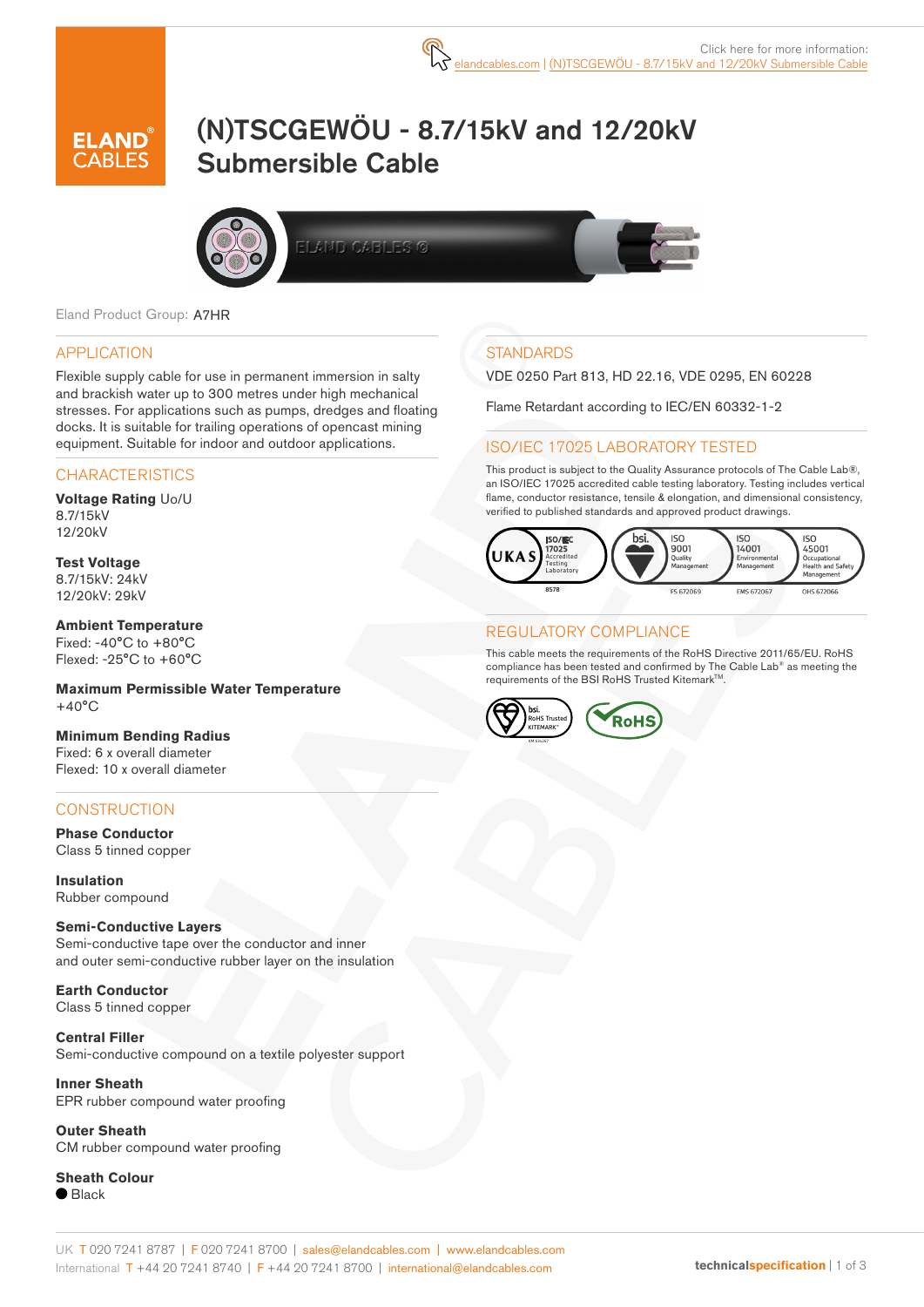# DIMENSIONS

| ELAND PART NO. | <b>VOLTAGE</b><br>kV | <b>NO. OF CORES</b><br>(PHASE + EARTH) | NOMINAL CROSS SECTIONAL AREA<br>mm <sup>2</sup> |                 | CONDUCTOR<br><b>DIAMETER</b> | <b>MINIMUM</b><br>OVERALL | <b>MAXIMUM</b><br>OVERALL | MAXIMUM<br><b>TENSILE LOAD</b> | <b>NOMINAL</b><br><b>WEIGHT</b> |  |
|----------------|----------------------|----------------------------------------|-------------------------------------------------|-----------------|------------------------------|---------------------------|---------------------------|--------------------------------|---------------------------------|--|
|                |                      |                                        | <b>Phase Conductor</b>                          | Earth Conductor | mm                           | <b>DIAMETER</b><br>mm     | <b>DIAMETER</b><br>mm     | N                              | kg/km                           |  |
| A7HR15KV1025BK | 8.7/15               | $3 + 3$                                | 25                                              | 25/3            | 6.8                          | 47.3                      | 49                        | 1500                           | 3310                            |  |
| A7HR15KV1035BK | 8.7/15               | $3 + 3$                                | 35                                              | 25/3            | 7.8                          | 48.8                      | 50.6                      | 2100                           | 3680                            |  |
| A7HR15KV1050BK | 8.7/15               | $3 + 3$                                | 50                                              | 25/3            | 9.4                          | 53.7                      | 55.5                      | 3000                           | 4580                            |  |
| A7HR15KV1070BK | 8.7/15               | $3 + 3$                                | 70                                              | 35/3            | 11.2                         | 57.5                      | 59.3                      | 4200                           | 5600                            |  |
| A7HR15KV1095BK | 8.7/15               | $3 + 3$                                | 95                                              | 50/3            | 12.7                         | 60.8                      | 63.1                      | 5700                           | 6550                            |  |
| A7HR15KV1120BK | 8.7/15               | $3 + 3$                                | 120                                             | 70/3            | 14.4                         | 66.4                      | 68.7                      | 7200                           | 8130                            |  |
| A7HR15KV1150BK | 8.7/15               | $3 + 3$                                | 150                                             | 70/3            | 16.3                         | 71                        | 73.4                      | 9000                           | 9460                            |  |
| A7HR15KV1185BK | 8.7/15               | $3 + 3$                                | 185                                             | 95/3            | 17.6                         | 73.1                      | 75.5                      | 11100                          | 10700                           |  |
| A7HR20KV1025BK | 12/20                | $3 + 3$                                | 25                                              | 25/3            | 6.8                          | 52                        | 53.8                      | 1500                           | 3830                            |  |
| A7HR20KV1035BK | 12/20                | $3 + 3$                                | 35                                              | 25/3            | 7.8                          | 55.2                      | 57                        | 2100                           | 4440                            |  |
| A7HR20KV1050BK | 12/20                | $3 + 3$                                | 50                                              | 25/3            | 9.4                          | 58.4                      | 60.2                      | 3000                           | 5170                            |  |
| A7HR20KV1070BK | 12/20                | $3 + 3$                                | 70                                              | 35/3            | 11.2                         | 62.1                      | 64.4                      | 4200                           | 6250                            |  |
| A7HR20KV1095BK | 12/20                | $3 + 3$                                | 95                                              | 50/3            | 12.7                         | 67.2                      | 69.5                      | 5700                           | 7480                            |  |
| A7HR20KV1120BK | 12/20                | $3 + 3$                                | 120                                             | 70/3            | 14.4                         | 71                        | 73.4                      | 7200                           | 8840                            |  |

# CURRENT CARRYING CAPACITY

| NOMINAL CROSS<br><b>SECTIONAL AREA</b><br>mm <sup>2</sup> | <b>LAYING ON</b><br>THE FLOOR<br>Amps |         |         |         | <b>REELED</b><br>Amps |         |         |         |  |  |
|-----------------------------------------------------------|---------------------------------------|---------|---------|---------|-----------------------|---------|---------|---------|--|--|
|                                                           |                                       | 1 Layer | 2 Layer | 3 Layer | 4 Layer               | 5 Layer | 6 Layer | 7 Layer |  |  |
| 25                                                        | 139                                   | 111     | 85      | 68      | 58                    | 53      | 38      | 31      |  |  |
| 35                                                        | 172                                   | 138     | 105     | 84      | 72                    | 65      | 46      | 38      |  |  |
| 50                                                        | 216                                   | 173     | 132     | 106     | 91                    | 82      | 58      | 48      |  |  |
| 70                                                        | 265                                   | 212     | 162     | 130     | 111                   | 101     | 72      | 58      |  |  |
| 95                                                        | 319                                   | 255     | 195     | 156     | 134                   | 121     | 86      | 70      |  |  |
| 120                                                       | 371                                   | 297     | 226     | 182     | 156                   | 141     | 100     | 82      |  |  |
| 150                                                       | 428                                   | 342     | 261     | 210     | 180                   | 163     | 116     | 94      |  |  |
| 185                                                       | 488                                   | 390     | 298     | 239     | 205                   | 185     | 132     | 107     |  |  |

Ambient temperature of 30°C